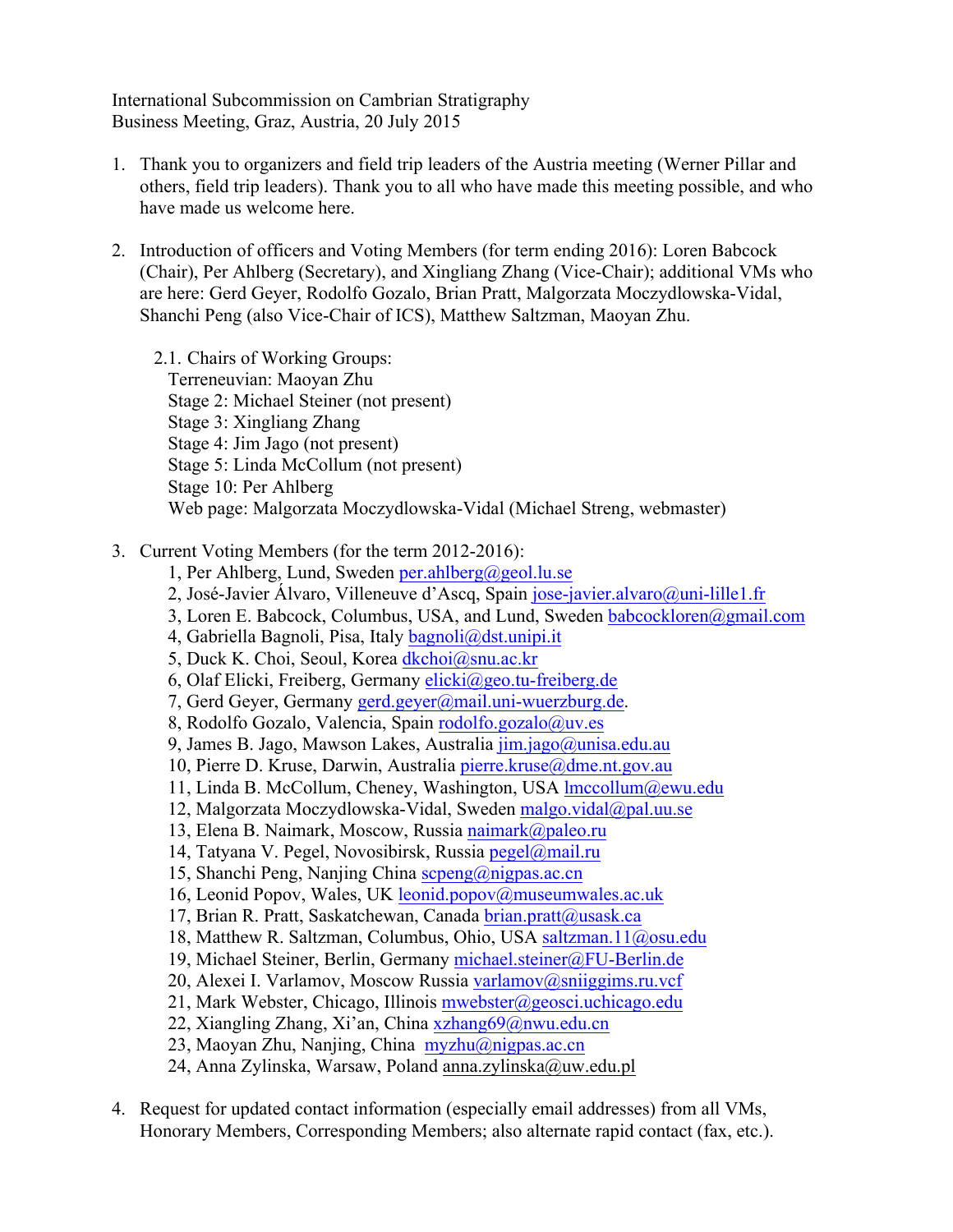- 5. In 2013-2014, the new ISCS webpage was introduced and modified. Recent information is posted there.
- 6. ISCS sponsored/co-sponsored meetings this year:
	- 6.1. Strati 2 (this meeting)
	- 6.2. IGCP 591, Quebec, Canada, 2015.
- 7. Announcement of upcoming meetings.
	- 7.1. July 2016, Association of Australasian Palaeontologists, Adelaide, Australia. ISCS Subcommission meeting.
	- 7.2. IGCP 591, July 2016, Ghent, Belgium. ISCS meeting with Ordovician, Silurian, Devonian Subcommissions.
	- 7.3. IGC, August 2016, Cape Town South Africa
- 8. Discussion of progress toward publication of stage and series names
	- 8.1. Ratified boundaries defined by GSSPs:
		- 8.1.1. Furongian Series/Paibian Stage 2004, Lethaia
		- 8.1.2. Drumian Stage 2007, Episodes
		- 8.1.3. Terreneuvian Series/Fortunian Stage 2008, Episodes
		- 8.1.4. Guzhangian 2009, Episodes
		- 8.1.5. Jiangshanian 2011; GSSP, Episodes (2012); ASSP, Episodes 2013
- 9. Discussion of work toward defining remaining GSSPs.
	- 9.1. Stage 5 (*Oryctocephalus indicus* level): Three possibilities: FAD of *Oryctocephalus indicus,* FAD of *Ovatoryctocara granulata*, FAD *Paradoxide*s s.l.. Possible GSSP sections: South China, Siberia, Nevada, Spain.
	- 9.2. Stage 10 (*Lotagnostus americanus* level). Alternate possibility for level: *Eoconodontus notchpeakensis* level. Possibilities for a GSSP section: Siberia, South China, Kazakhstan, Utah, etc.
	- 9.3. Stage 2: Possible levels *Watsonella crosbyi* or *Aldanella attleborensis*. Possibilities for a GSSP section: Siberia, South China, etc.
	- 9.4. Stage 3 (approximately FAD trilobites): The earliest trilobite known seems to be *Profallotaspis jakutensis* (Siberia). Other early ones include *Hupetina antiqua* in Morocco and *Fritzaspis* in Laurentia. Possible GSSP levels - *Pelagiella subangulata* or *Microdictyon effusum*. Taxonomic revision of *Microdictyon* is needed (at least 8 species have been named.) Possibilities for a GSSP section: Siberia, South China, etc.
	- 9.5. Stage 4 (approximately FAD *Olenellus/Redlichia*): ISCS favors placing stage base at FAD of a single trilobite species. Possibilities: a species of *Olenellus* (s.l.), *Redlichia* (s.l.), *Arthricocephalus chauveaui*, *Judomia,* or *Bergeroniellus*. Such a position would be at a level roughly corresponding to the base of the Dyeran Stage of Laurentia, the base of the Duyunian of South China, and the base of the Botoman Stage of Siberia.
	- 9.6. Cambrian/Terreneuvian/Fortunian GSSP. A Working Group has been assembled to provide a recommendation about whether or not we should consider options for redefining the GSSP.